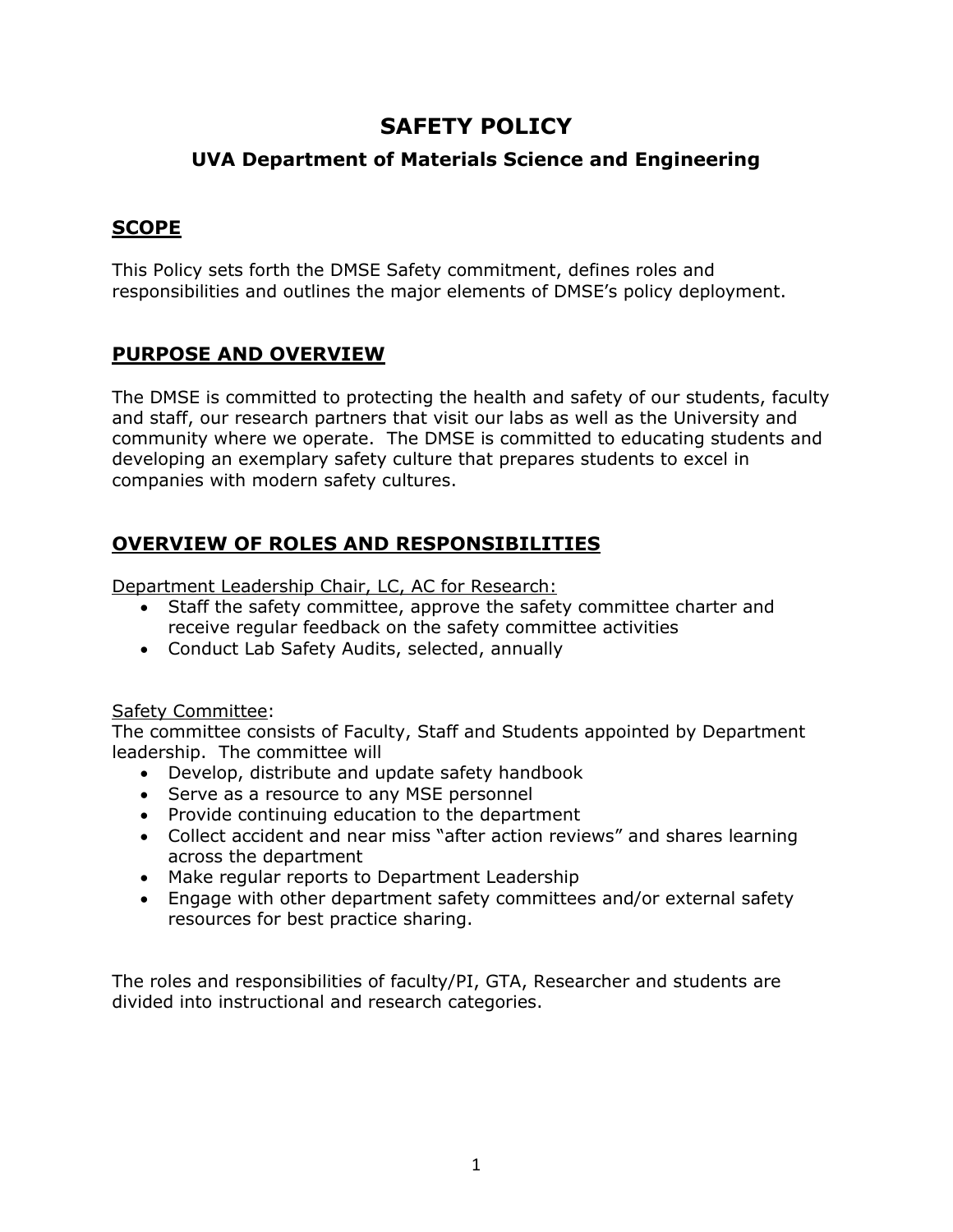# **INSTRUCTIONAL:**

#### Faculty/Instructor

Faculty that acts as the instructor of a course (regardless of subject) shall teach students the general safety knowledge, response, and mindset. For courses with lab sections, instructor's specific responsibilities include:

- Know the details of the experiments to be completed in the course including all potential hazards
- When developing new experiments for lab courses, complete a hazard assessment so that safe procedures may be developed
- Ensure that Graduate Teaching Assistants are properly trained on how to perform the experiments in a safe manner and that they are ready to provide guidance to the classes that they will oversee
- Ensure that standard operating procedures are available for every process to be completed by the students
- Inform the students of safety training that is required before beginning the experiment
- Ensure that all students are aware of the safety policies of the instructional labs
- Ensure that all necessary personal protective equipment is being utilized

#### Graduate Teaching Assistant:

- Complete general training on safety in the instructional labs
- Complete training on how to perform the student experiments
- Perform the experiments assigned before the beginning of semester and be able to demonstrate understanding of the equipment and concepts
- Be a leader and example with regard to safety in the laboratory by practicing safe work habits, wearing the proper PPE, and instructing all students in safe behavior
- Before beginning an experiment with a new group of students, provide an overview of the potential hazards for the class.
- Report unsafe conditions to the lab manager
- Report accidents or near misses to the lab manager
- Remove any students from the lab who are working unsafely

#### Student

- Complete General Lab Safety training before beginning class
- Read the experiment documents and procedures before coming to class
- Ask questions if you do not understand
- Review hazards associated with the equipment and materials that will be used
- Wear the appropriate Personal Protective Equipment as specified by the experiment procedures
- Report any unsafe behavior or conditions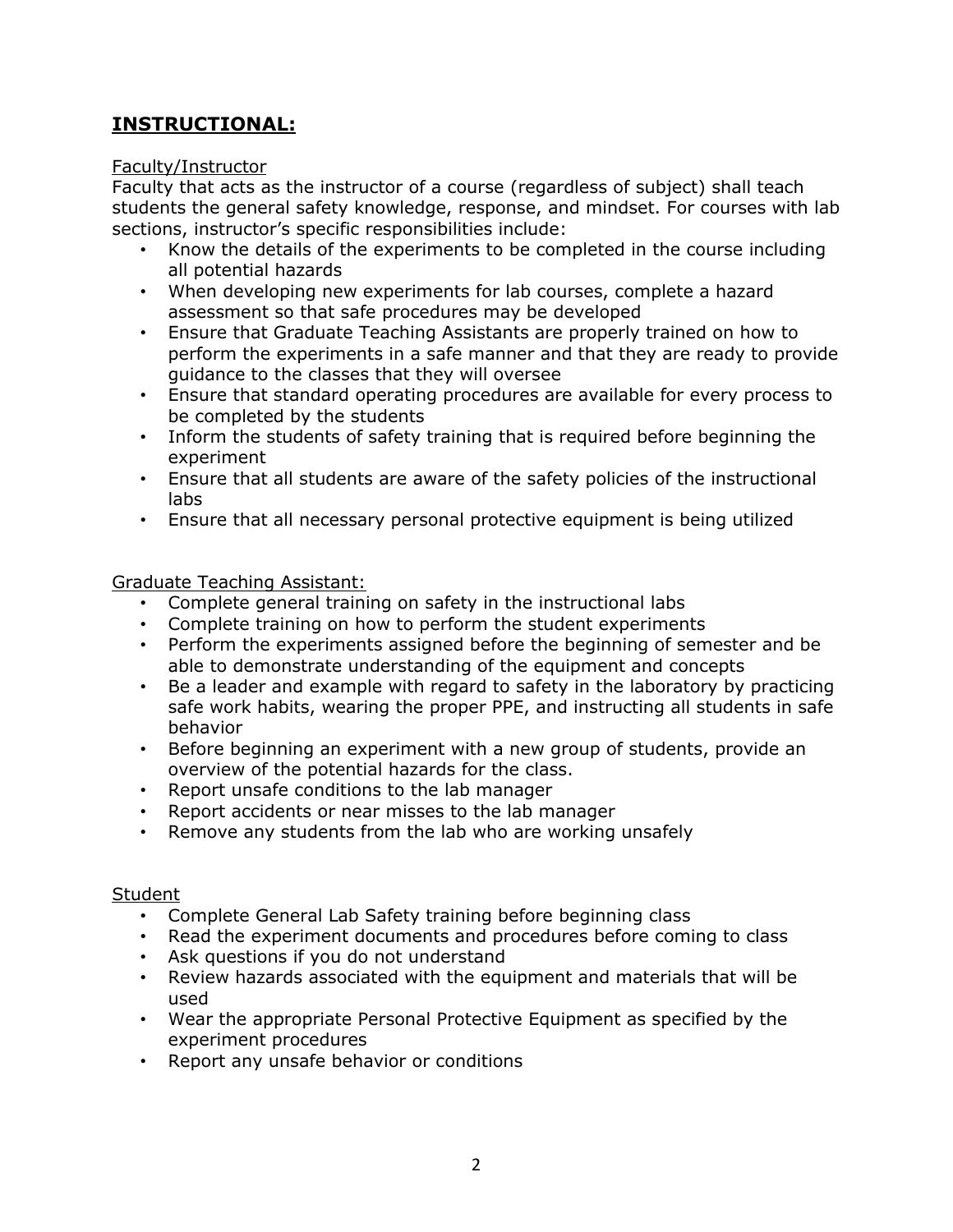# **RESEARCH**

#### Faculty/Principal Investigator:

Faculty that act as Principal Investigators (PIs) and laboratory supervisors have specific responsibilities to provide a work environment that has properly identified and managed environmental health and safety hazards for those supervised. PI/lab supervisor responsibilities include:

- Implement campus safety policies in his/her laboratories to ensure the safety and health of all laboratory personnel.
- Provide information about relevant environmental, health, and safety rules, regulations, standards, or practices.
- Perform hazard assessment and develop safe work practices and standard operating procedures
- Ensure that required safety-related equipment and personal protective devices are provided, maintained, and used.
- Provide or arrange for environmental health and safety training and education as needed.
- Take prompt action when unsafe acts or hazardous conditions are reported or noted.
- Promptly investigate and report all on-the-job accidents, near misses and/or job-related health problems

#### Post Doctoral Researcher, Staff Research Scientists, Students:

Post Docs, research Scientists and Students are responsible for complying with all environmental health and safety regulations, standards and guidelines. Each individual accepts personal responsibility for ensuring his or her own safety and health and accepts that he or she has a duty to protect the safety and health of other members of the community. Research responsibilities include:

- Follow all policies and regulations as outlined in the MSE Department Safety Handbook, laboratory specific policies, the UVA EHS Policies and other applicable documents.
- Wear and use required personal protective equipment as specified by their supervisor and university policies.
- Refrain from operating any equipment that has the potential to harm personnel or property unless they have proper instruction, training and authorization
- Report unsafe acts or hazardous conditions to the supervisor.
- Attend and understand prescribed environmental health and safety training and education.
- Report all on-the-job accidents and near-misses to the supervisor